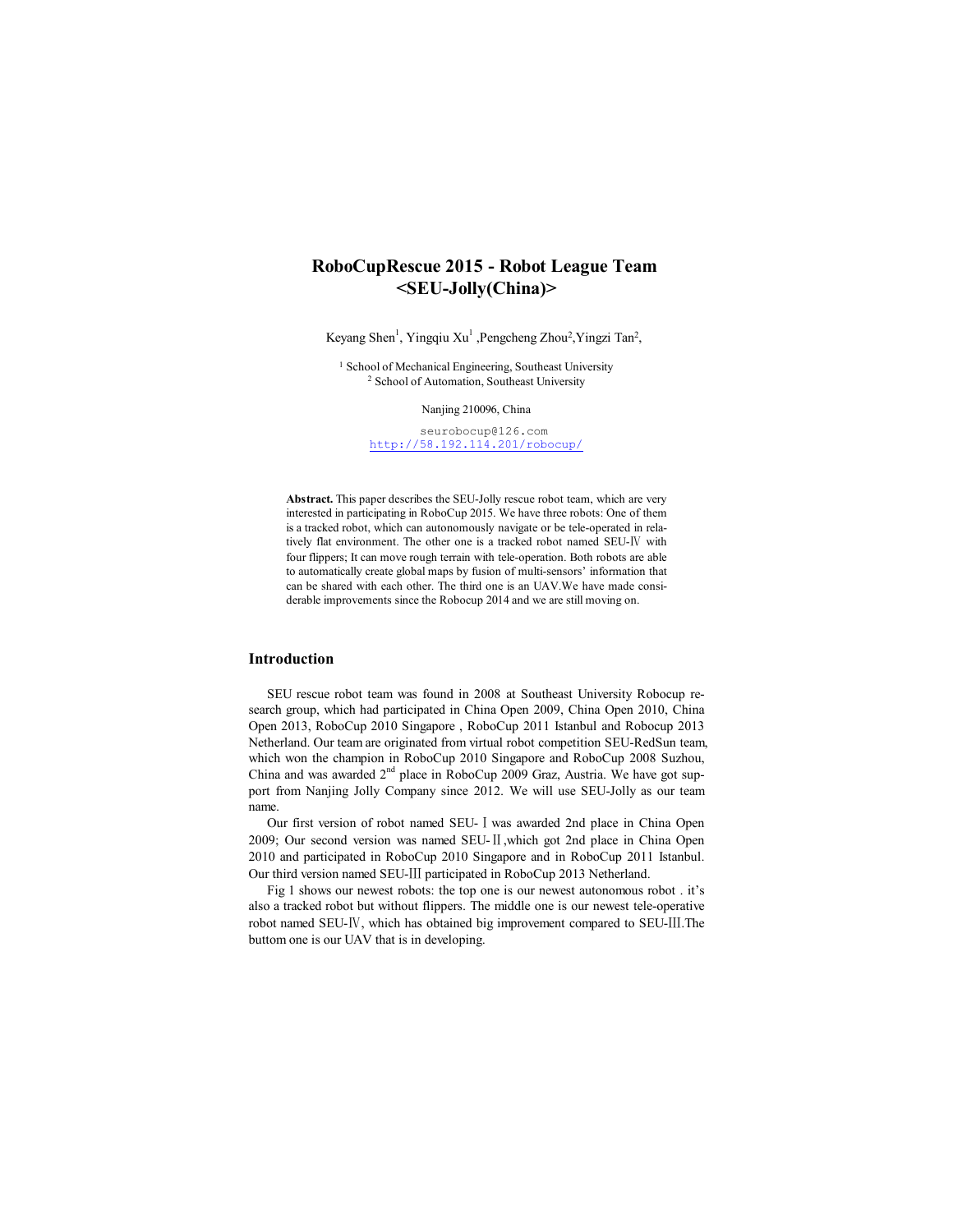For some reasons such as exit visa, Our team could not attend Robocup 2012 in Mexico .But we have successfully attended Robocup 2013 Netherland and Robocup 2014 in Brazil. We hope we can participate in the Robocup 2015 in HeFei.



**Fig.1 rescue robots in our laboratory**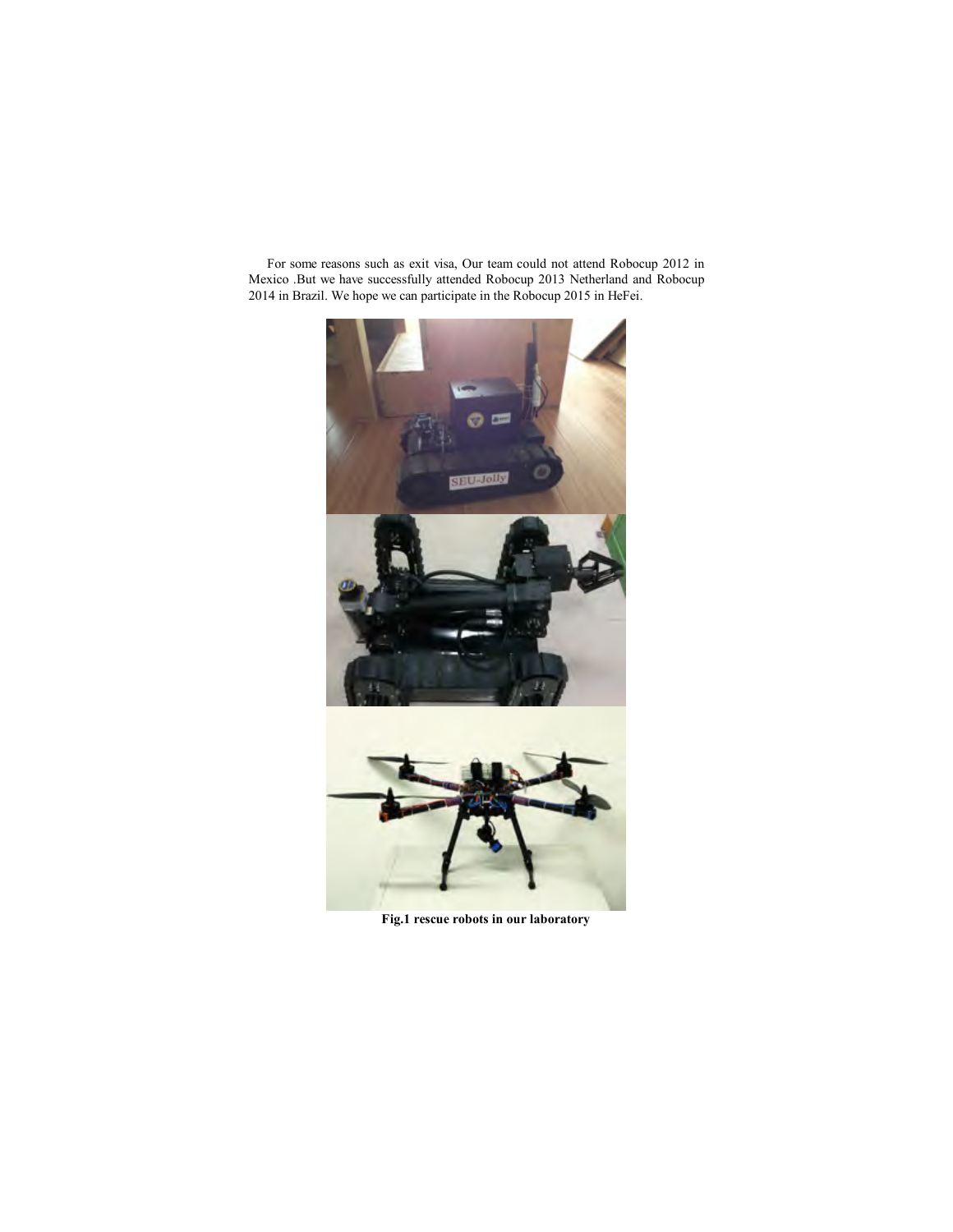### **1. Team Members and Their Contributions**

- Yingqiu Xu Advisor
- x Yingzi Tan Advisor
- Ruiming Qian Advisor
- x YiJun Zhou Advisor
- Hao Ding Mechanical design
- Keyang Shen Mechanical design
- Zhonghui Zhao Controller development
- Pei Zhu Controller development
- Jing Wu Controller development
- Tianyi Zhu Software development
- Pengcheng Zhou Software development
- 

# **2. Operator Station Set-up and Break-Down (10 minutes)**

We use only one notebook PC and one  $70*40*10cm$  control box in which a network bridge and network switch are equipped for the operation, so our main devices are only two robot , one notebook PC and one control box. Therefore the operation is plug and play and the Set-up and Break-Down operation will be quick in a similar way.

## **3. Communications**

The robots are configured with wireless network with 802.11a/5.8GHz. Both robots only use one wireless communication channel. We use high-power network bridge for communication (See Fig.2). Considering the reliability of wireless communication in practice, we reduce the dependence on wireless. The autonomous robot can run normally in drop-out zone because of fully on board data process control. The tele-operative robot can work in reduced functionality mode.



**Fig.2 the high power network bridge**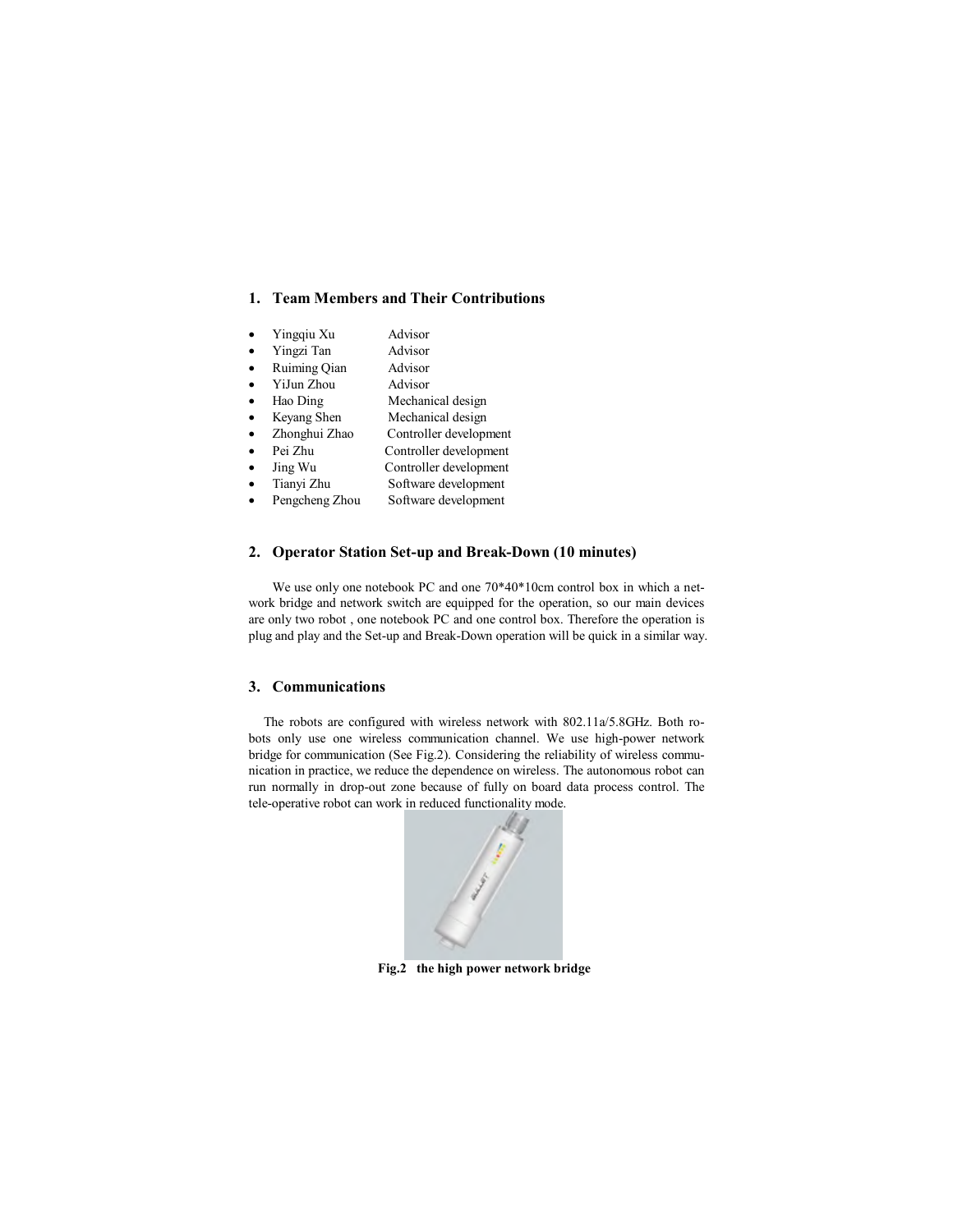| <b>Table 1. Communication channels</b>                      |                      |            |  |  |
|-------------------------------------------------------------|----------------------|------------|--|--|
| <b>Rescue Robot League</b>                                  |                      |            |  |  |
| SEU-Jolly (China)                                           |                      |            |  |  |
| MODIFY TABLE TO NOTE ALL FREQENCIES THAT APPLY TO YOUR TEAM |                      |            |  |  |
| Frequency                                                   | <b>Channel/Band</b>  | Power (mW) |  |  |
| 5.8 GHz - 802.11a                                           | 1 channel/Selectable | 500        |  |  |

#### **4. Control Method and Human-Robot Interface**

According to the different functionality, each robot use independently control method. On the autonomous robot, we use MCU + Notebook PC construction. Taking into account the scalability and flexibility for SEU-Ⅳ, we use PC/104+ construction to control the flexible mechanism. Meanwhile it is easy to update step by step, because each module is relatively independent. The common function control module, such as CO2 , temperature, laser 2-degree servo module, can work on both robot platforms by no modification due to the use of CAN bus.(See Fig.3).



#### **Fig.3 three robots control**

#### **4.1 Autonomous robot**

Fig.4 describes the autonomous robot construction. The robot is equipped with notebook, the ColdFire MCU (the main controller on the robot for robot motion control), sensor data acquirement (including laser scanner, electronic compass, CO <sup>2</sup> , temperature sensor, sonar and IR distance sensor).. The video and audio stream is obtained by PTZ IP camera, and directly transmitted to notebook through Ethernet.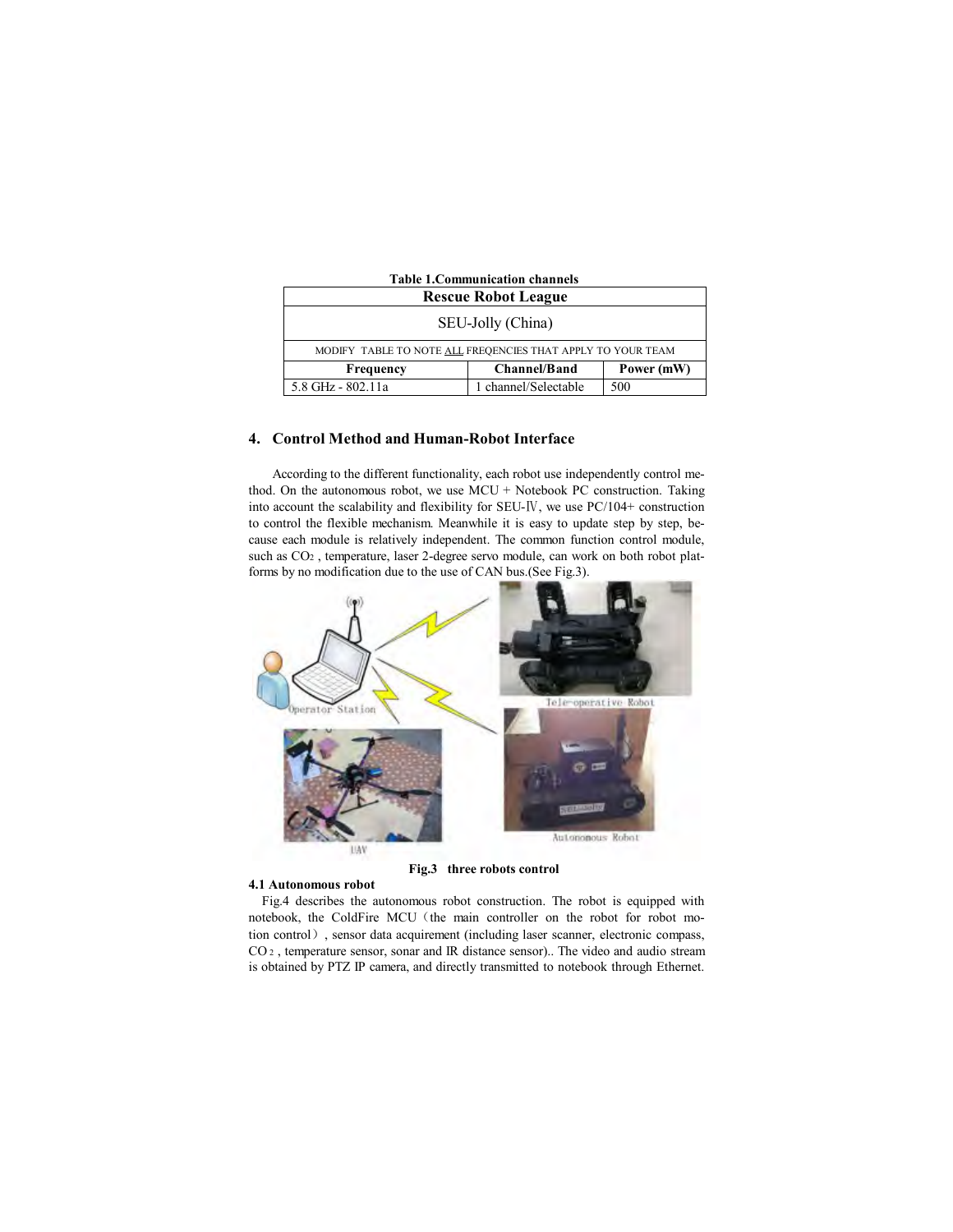

The station is alternative as a remote monitor. The robot can be fully autonomous in the Yellow arena that is relatively flat.

**Fig.4 Diagram of the autonomous robot control hardware structure 4.2 Tele-operative robot**

On SEU-Ⅱ, SEU-Ⅲ and SEU-Ⅳ, we use PC/104 and embedded PC as the main controller on the robot(Fig.5). As a common local bus standard, it is easy to implement each function independently. Meanwhile, for enough performance of CPU, the robot can run in drop-out zone with reduced function as we found the wireless communication is not always stable.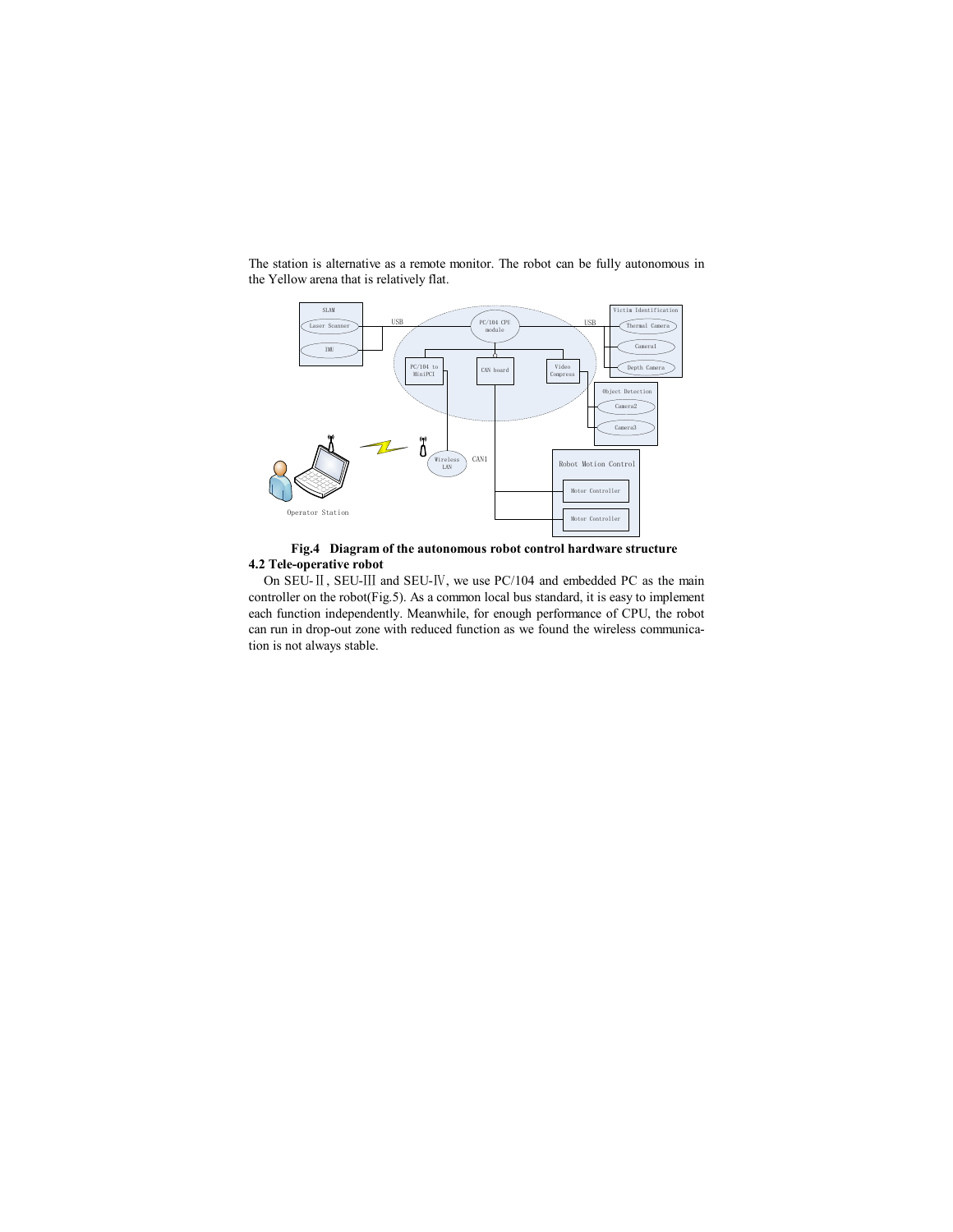

**Fig. 5 Diagram of the tele-operative robot control hardware structure**



**Fig. 6 Embedded computer and camera on tele-operative robot 4.3 UAV**

After Robocup 2013 Netherland, we designed our first UAV weighted 1.2kg with battery. The UAV is based on Tarot TL65B01 and equipped with APM2.6 flight controller. Our UAV have 10 min flying time.

Fig.7 shows the hardware structure of our UAV.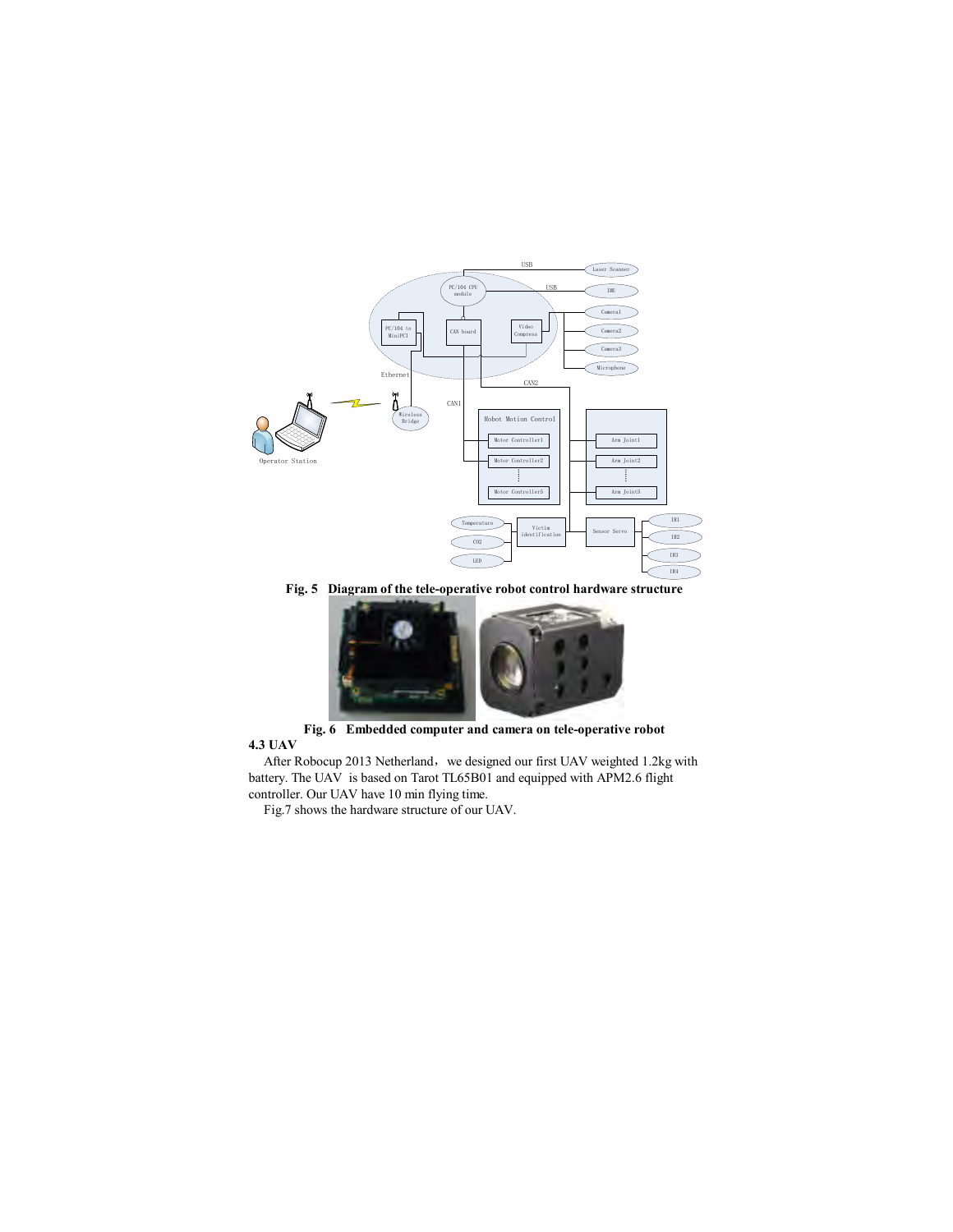



Our robot uses two levels of control. The low-level controller is based on an AVR XMega MCU. It reads the data from the IMU chips and outputs signal to BLMC(Brushless motor controller) to control the stabilizing and attitude of the UAV. The high-level is an ARM base microprocessor that reads signal from the cameras and calculates the optical flow. The high-level gets the UAV's position from the calculated information and also receives control commands from the underground station. Then it sends commands to the low-level controller to achieve hovering and inching functions.

We are planning to use two wide-angle cameras on our UAV. The first one points to the ground to get the translational movements. The other one points forward. It is used when the UAV is required to hover before an object to take stable pictures.

#### **4.3 Autonomous and Human-Robot Interface**

There are some effective ways on localization, navigation, and multi-robot cooperation, which are tested in the simulation environment. We focus on complement this way on our real robot, and meanwhile find the differences between real world and the simulation environment in detail (the unconfirmed factor is more than the simulation environment). However, in the early phase, it is effective to use UARSim to develop the software framework and new method for testing, and it is not enough to test the method which used on the real robot. So in the new vision, we still use UARSim in the early phase to develop the software when the hardware of the robot is in update. In the framework of the software, there is a hardware-independent layer to reduce the effects of different hardware framework, which is shown on Fig.8. Fig.9 shows the GUI of robot control.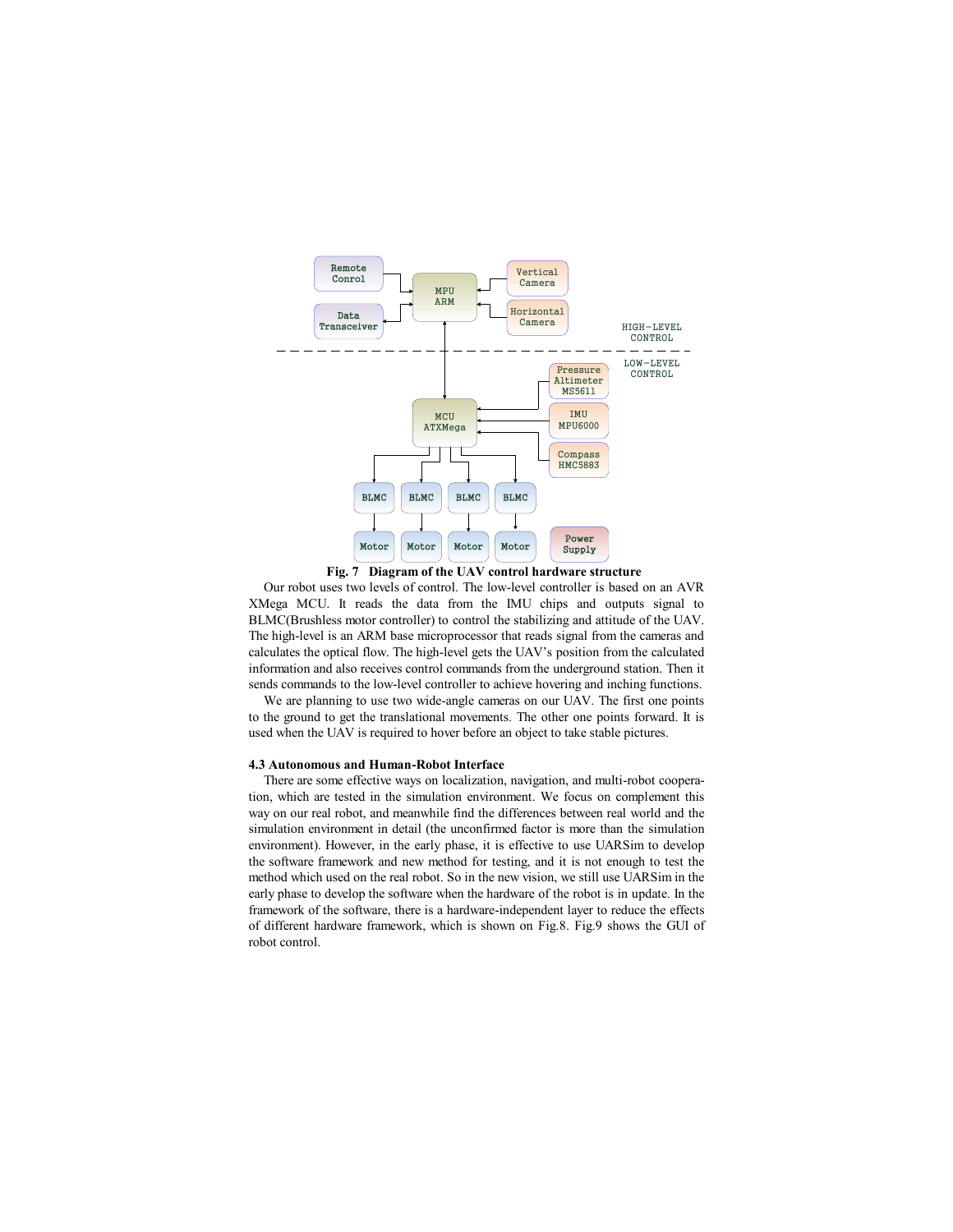

**Fig. 8 The control method of software**



**Fig. 9 GUI of robot control**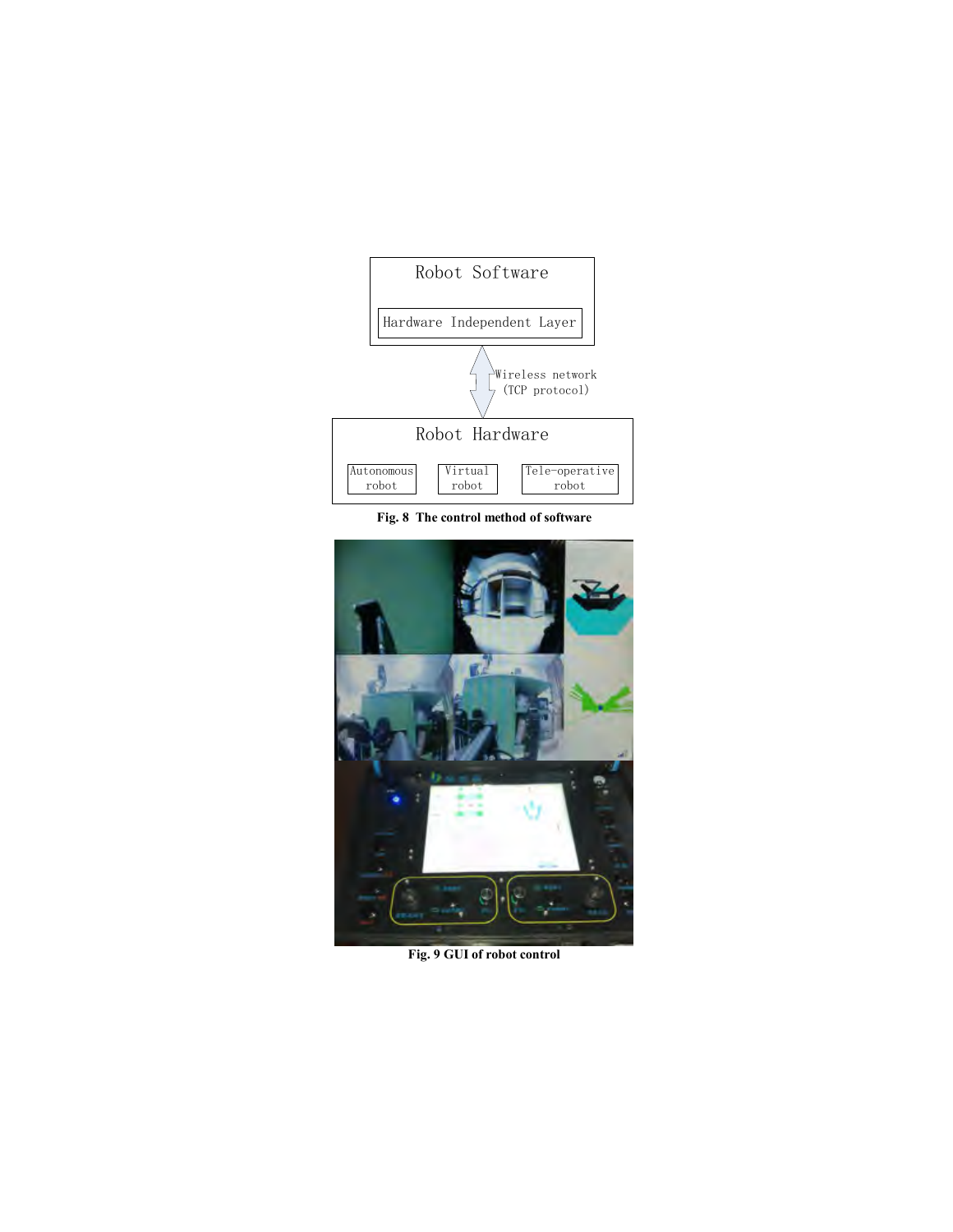We use a control box instead of a PC to tele-control our our robot, which is very effective in operation. The control box have buttons, two screens, one of which is a touch screen, joysticks and other interfaces.

#### **5. Map generation/printing**

To achieve an accurate geo-referenced map, the robot should know its position synchronously and exactly during the exploration. While the position data got from the odometry senor or inertial navigation sensor is always with a large error, laser range scanners can deliver highly accurate measurements, and a position estimated based on scan matching is impressive for indoor environments.

we plan to use gmapping algorithm to create 2D occupancy grid map .the approach takes in raw range laser range data generated by range lasers like Hokuyo scanner and odometry collected by mobile robot .the robot is equipped with a horizontallymounted ,fixed laser range-finder .each period when receiving the data ,we can get a roughly estimate of the location and orientation of the robot according to the odometry data .but the estimates have large error .so we need to correct the pose of robot by the following ways .firstly , we get pose fixed preliminarily by matching the fitting straight line with the globe map .Rao-Blackwellized particle filters have been introduced as effective means to solve the simultaneous localization and mapping problem. This approach uses a particle filter in which each particle carries an individual map of the environment.so we use the approach of improving grid-based SLAM with Rao-Blackwellized particle filters by adaptive proposals and selective resampling proposed by Giorgio Grisetti .As a result ,we can get the accurate pose of the robot and maps matching well .to mark victims ,the operator just needs to press the Enter key and the algorithm can get the signal and draw marks on the map .Generally the map of the environments is produced.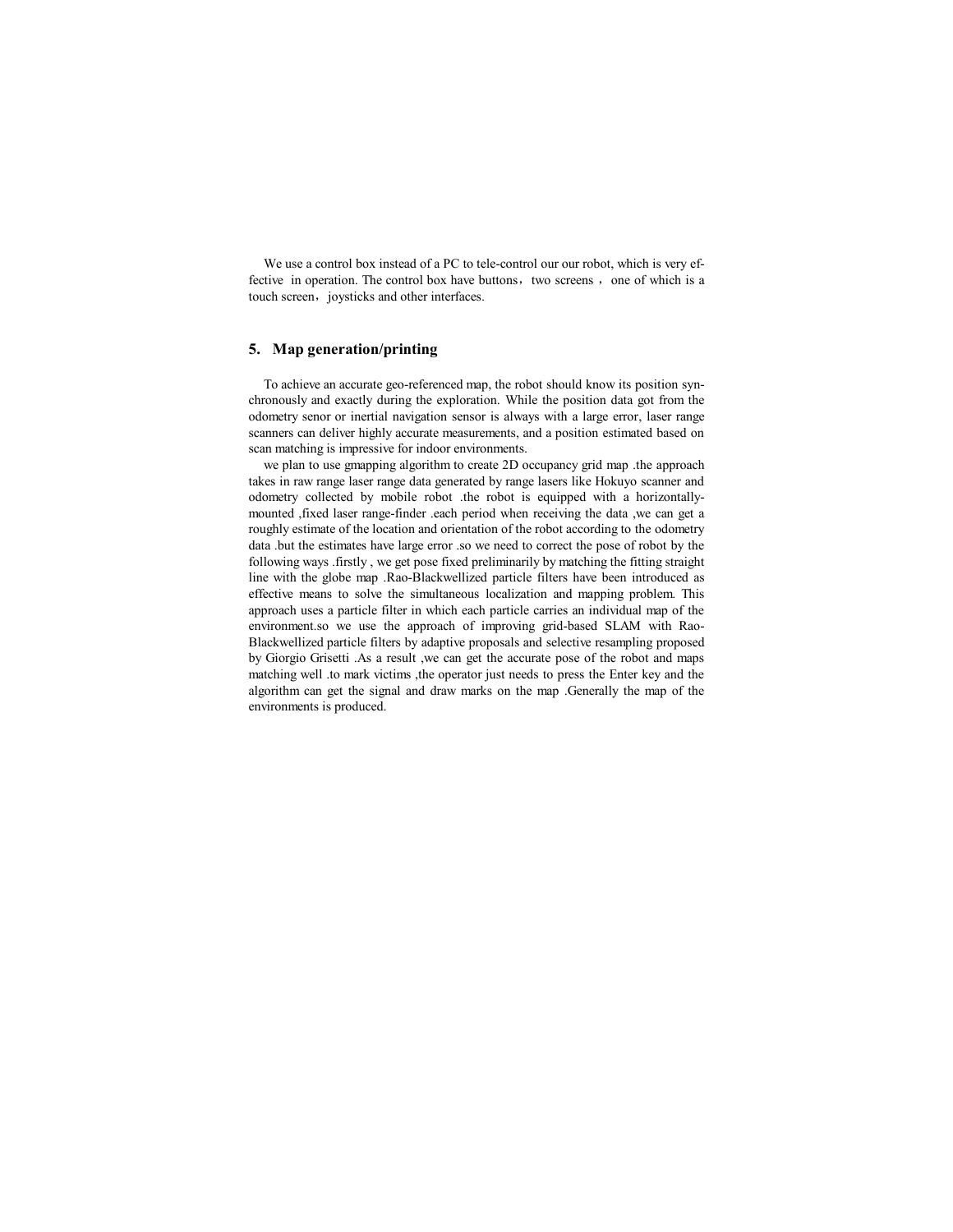



**Fig. 11 The 3D map of simulated environment**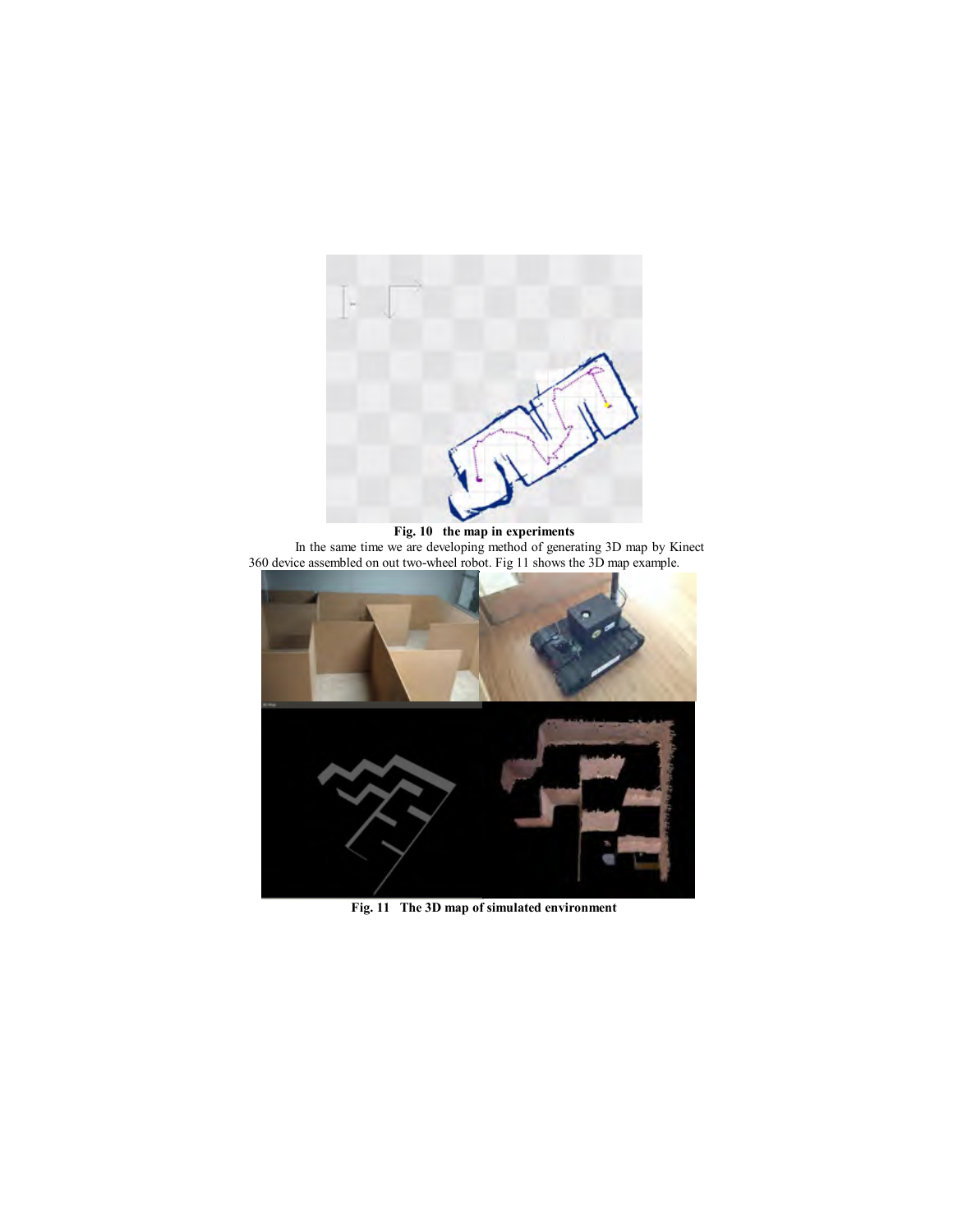# **6. Sensors for Navigation and Localization**

In order to manipulate the robot in an unknown environment, we use several digital sensors to gather information of the environment. The robot is equipped with the following sensors for localization and navigation:

- 1) Scanning Laser Range Finder (URG-04LX) is used to provide a precise measurement [4].
- 2) Odometry, it use the rotate output to compute the head and distance. It is worth in the skipped environment, but it one option to help localization and navigation.

3) Kinect, it use two camera to get 3D information of the environment. The sensors are shown in Fig.12.



**Fig. 12 Scanning Laser Range Finder & IMU & Kinect**

# **7. Sensors for Victim Identification**

At the RoboCup Rescue, the main target is find victims in an unknown environment. The victims are simulated by a puppet with a heating panel in the background to get a thermal structure. In order to detect heat source and determine whether it is a victim, we use several sensors to gather visual information of the environment. The robot is equipped with the following sensors for Victim Identification:

1) Thermal Camera (Optris PI 160) is used to detect heat source in the search arena.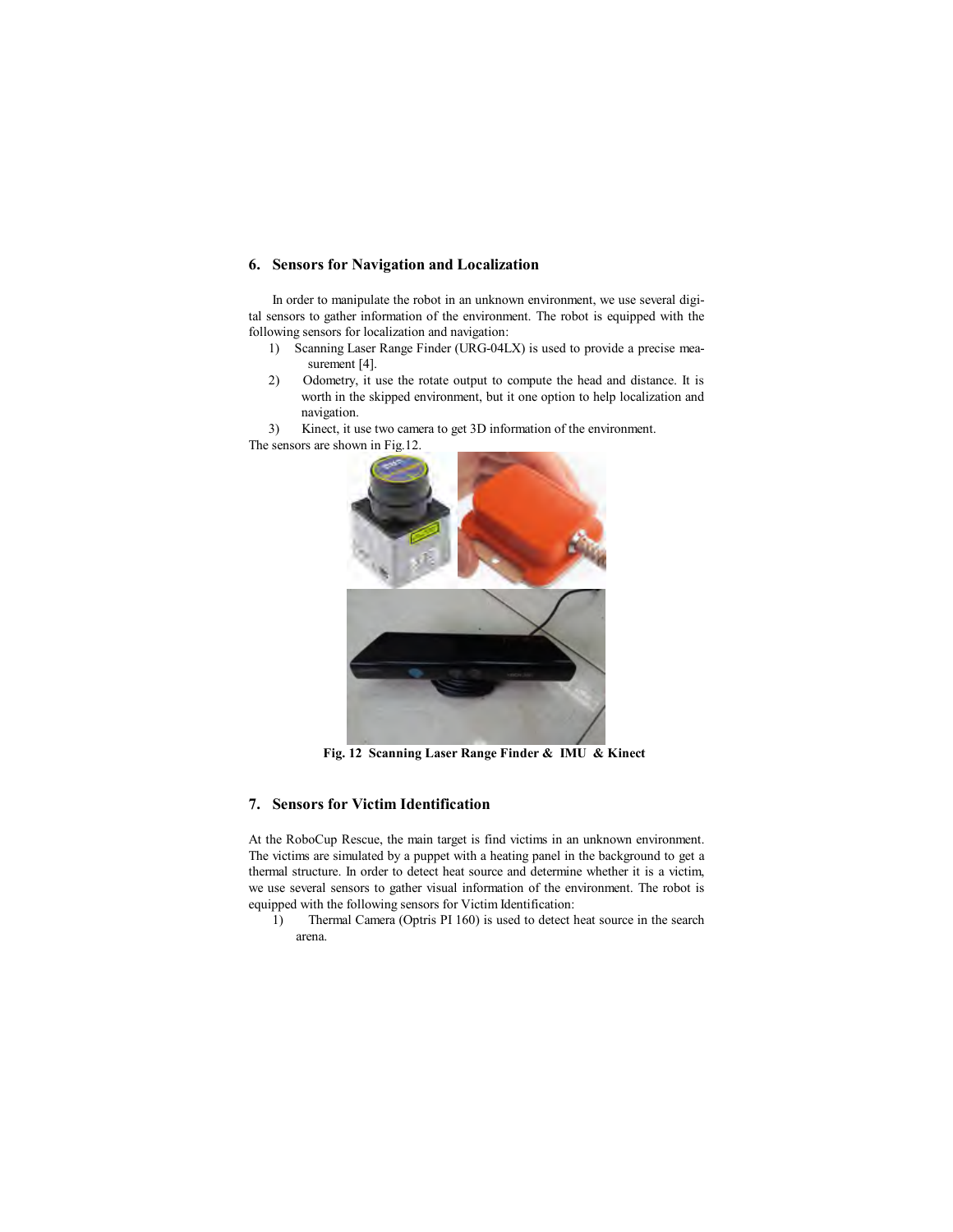- 2) Depth Camera(Asus Xtion) is used to obtain depth information for avoiding obstacles and estimating the position of victims.
- 3) RGB Camera is used to determine whether there is a victim in the heat source.

The sensors are shown in Fig.13.



**Fig. 13 Thermal Camera & Depth Camera for Victim Identification**

## **8. Robot Locomotion**

The robot is the same as shown in the Fig 14. The drive system of the robot use conveyer belt which can be used on different types of terrain. This robot includes several parts: two movement modules for the left and right and two pairs of flipper (front and back). Each pair of flipper can rotated 360 degree and work independently of each other. Through compare and research, we find that this structure is better for the disaster situation. In order to step up the bottom of the body, the body and movement module are entirely separated except several linkers. Therefore, three DC motors are hided in the body of movement module, one for the movement of belt and the others for the rotation of flippers. Most of the structure is made of Aluminum and the belt is made of synthetic rubber. This year we plan to re-design the belt to adapt to complex terrains.

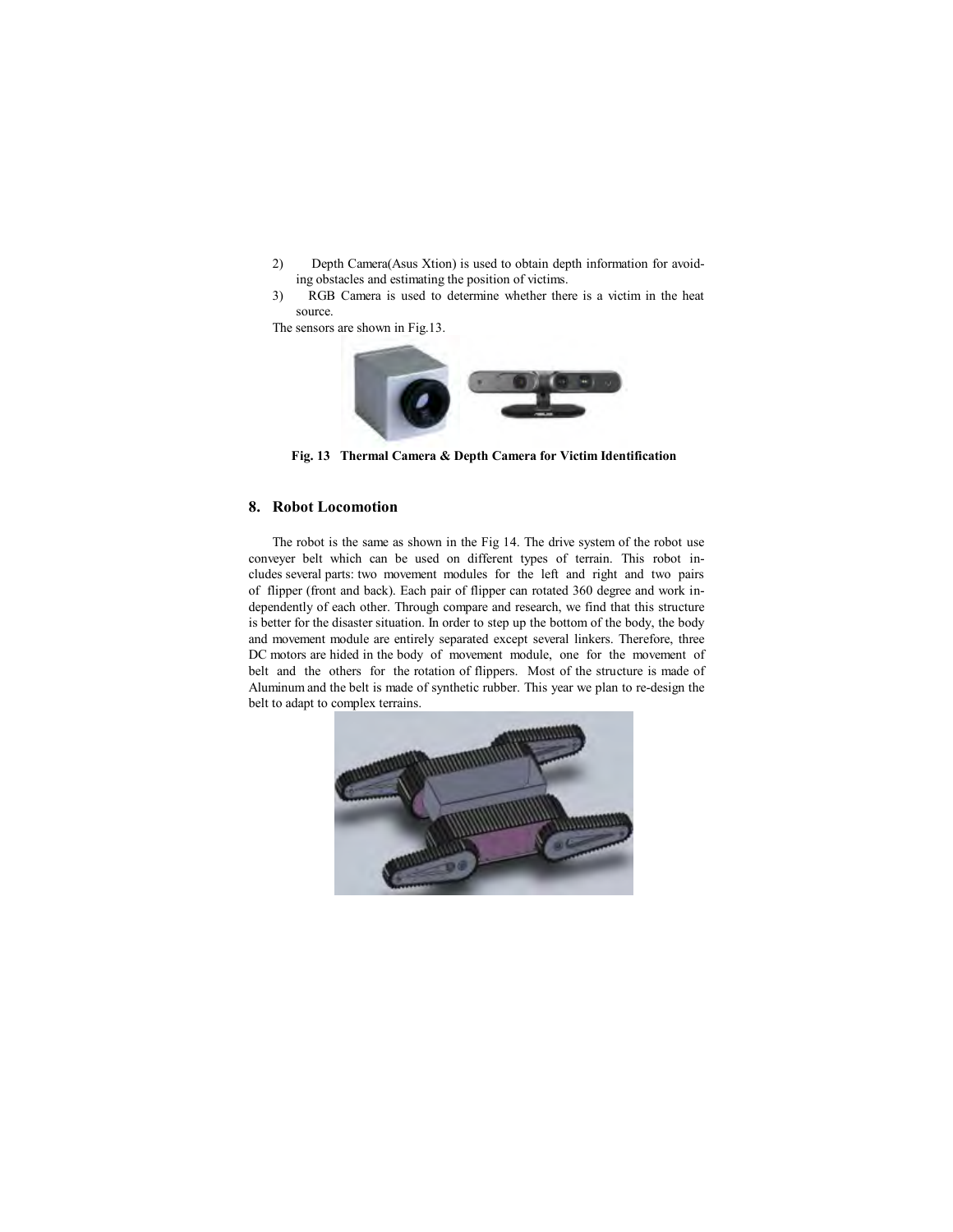

**Fig. 14 Tele-operative robot**

## **9. Other Mechanisms**

Modular design approach is used for the robot. In that way, the robot can be divided into several modules: left and right main track modules, two pair of flipper, body control section and mechanical hand. Every module can be easily removed and assembled. When a certain part comes across with a problem, we can quickly get to replace the module in a short time, so the robot can play a greater rescue role.

We have redesigned a new mechanical arm that can deliver up to 5kg payload. The new designed mechanical arm has three fingers, two of which can adjust relative position to deliver payload of different shapes. The Fig 15 shows the design.



**Fig. 15 Mechanical arm and hand**

We also have redesigned our control box. We use embed computer as control center with two display screen, one of which is a touch screen. The control box has various buttons and joysticks that can be used to control the motion of our robot.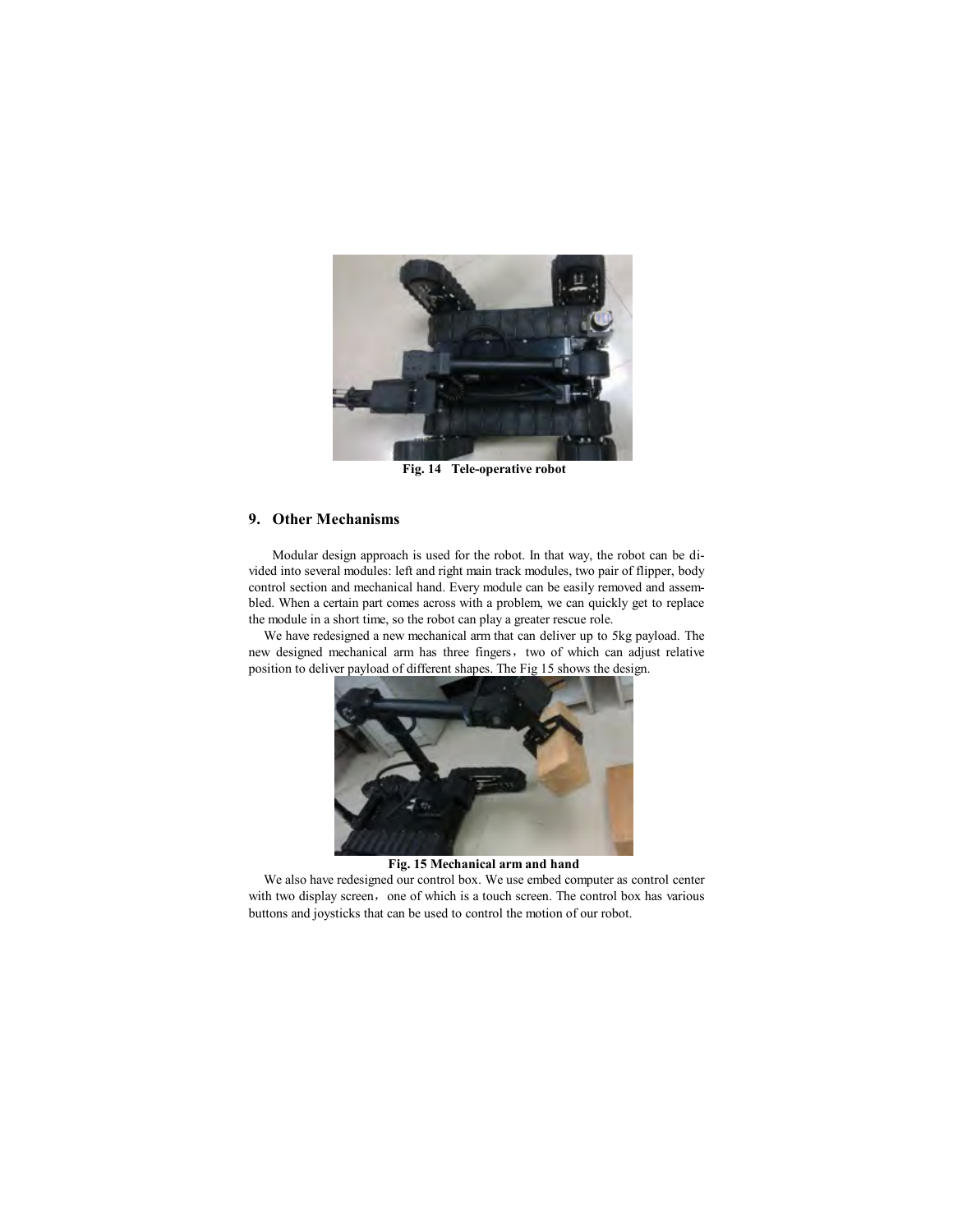

**Fig. 16 Hardware structure of control box**

# **10. Team Training for Operation (Human Factors)**

The operator should be familiar with the structure and the function of the GUI and be able to immediately understand the data of all sensors showed in the GUI. As the operator, he also needs to drive the robot remotely according to the video stream of the camera and the distance of the obstacles scanned by laser. So we set up a similar simulated environment(see Figure 17)in lab which has ramps, stairs,flat flooring, wall, stepfield terrains and so on. The operator spends a lot of time to familiar with driving. To totally understand the structure of the robot, the operator separates the robot into deferent modules and then re-assembles the robot.

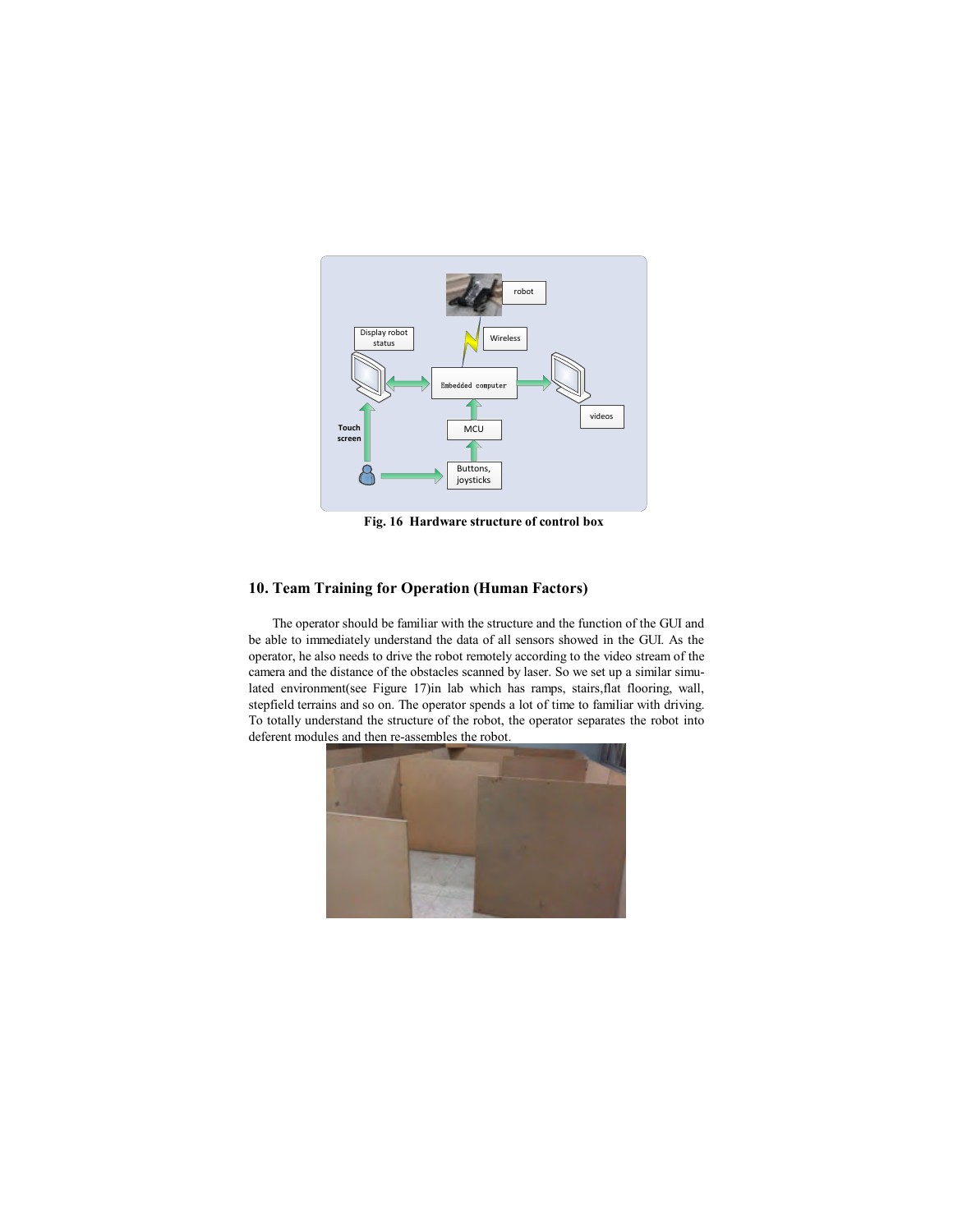

**Fig. 17 Simulated Environment**

# **11. Possibility for Practical Application to Real Disaster Site**

We yet have no practical experience with real disaster sites. However, we consider the practical application when designing the robot, such as compact mechanism, modular design, less operator station setup time. The using of life-detecting sensor and modern mobility make the robot having the possibility for detecting victims in rear disaster site. The audio communication module can help us establish communications with victims.

| <b>Table 2.autonomous robot cost</b>      |                |                 |  |  |
|-------------------------------------------|----------------|-----------------|--|--|
| Part Name                                 | Quantity       | Unit Price(RMB) |  |  |
| Optris PI 160                             |                | 35000           |  |  |
| Asus Xtion Pro Live                       |                | 1000            |  |  |
| Maxon motor $(RE36) + Gearhead + Encoder$ | 3              | 5160            |  |  |
| Maxon motor $(RE40) + Gearhead + Encoder$ | $\overline{c}$ | 6400            |  |  |
| Other mechanical parts and manufacture    |                | 20,000          |  |  |
| Scanning Laser Range Finder(URG-04LX)     | 1              | 19,000          |  |  |
| <b>HMR3300</b>                            | 1              | 3,000           |  |  |
| Wireless router (DIR-628)                 |                | 1,000           |  |  |
| Laptop                                    | $\overline{2}$ | 15,000          |  |  |
| <b>PCB</b>                                |                | 2,000           |  |  |
| Other electrical parts                    |                | 2,000           |  |  |
| <b>Battery</b>                            | $\overline{c}$ | 1,000           |  |  |
| Total                                     |                | 110.560         |  |  |

# **12. System Cost**

**Table 3. tele-operative robot cost**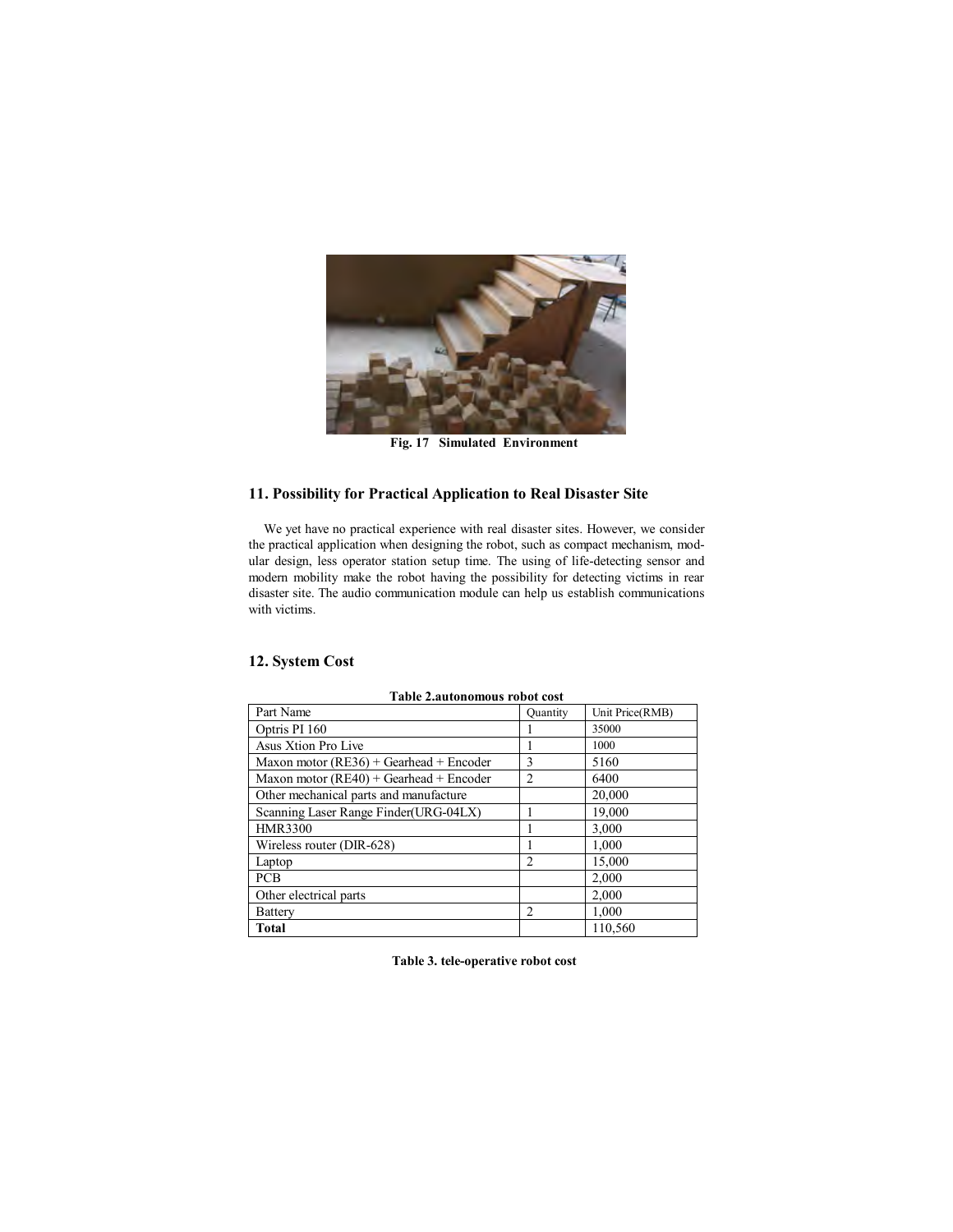| Part Name                                          | Quantity       | Unit Price(RMB) |
|----------------------------------------------------|----------------|-----------------|
| Maxon motor ( $RE36$ ) + Gearhead + Encoder        | 3              | 5,160           |
| Maxon motor $(RE40) + Gearhead + Encoder$          | $\overline{2}$ | 6,400           |
| Maxon motor( $RE$ -max $21$ ) + Gearhead + Encoder | 1              | 10,575          |
| Maxon motor ( $RE26$ ) + Gearhead + Encoder        | 1              | 5,828           |
| Maxon motor $(RE35)$ + Gearhead + Encoder          | 3              | 5,414           |
| Other mechanical parts and manufacture             |                | 80,000          |
| PC104-plus computer                                | 1              | 15,000          |
| Scanning Laser Range Finder(URG-04LX)              | 1              | 19,000          |
| MTi AHRS (MTi-28 A53 G35)                          | 1              | 18,000          |
| Laptop                                             | 1              | 15,000          |
| Camera                                             | 3              | 5,000           |
| Video card                                         | 1              | 1,500           |
| Laser servo controller                             | $\overline{2}$ | 2,000           |
| <b>PCB</b>                                         |                | 3,000           |
| Other electrical parts                             |                | 5,000           |
| Battery                                            | 2              | 4,000           |
| Total                                              |                | 245,925         |

#### **Table 4. UAV cost**

| Part Name            | <b>Quantity</b>          | Unit Price(RMB) |
|----------------------|--------------------------|-----------------|
| Frame                |                          | 685             |
| Motor                | 4                        | 205             |
| <b>BLMC</b>          | 4                        | 108             |
| Controller & Sensors |                          | 1000            |
| Camera               | $\overline{c}$           | 100             |
| <b>Battery</b>       |                          | 360             |
| Remote Controller    |                          | 640             |
| Battery recharger    |                          | 150             |
| Spare parts          | $\overline{\phantom{0}}$ | 250             |
| <b>Total</b>         |                          | 4537            |

# **13. Lessons Learned**

We never stop improving and perfecting our robot. We will continue to improve the SEU-Ⅲ robot, and with the same time our SEU-Ⅵ is in perfecting progress. On SEU- Ⅵ, we have carried out many changes in the mechanical structure. It will be lighter, more flexible and more powerful. As the wireless communication maybe unstable in disaster environment, in the SEU-Ⅵ robot, we use high-power network bridge for communication to ensure stability.